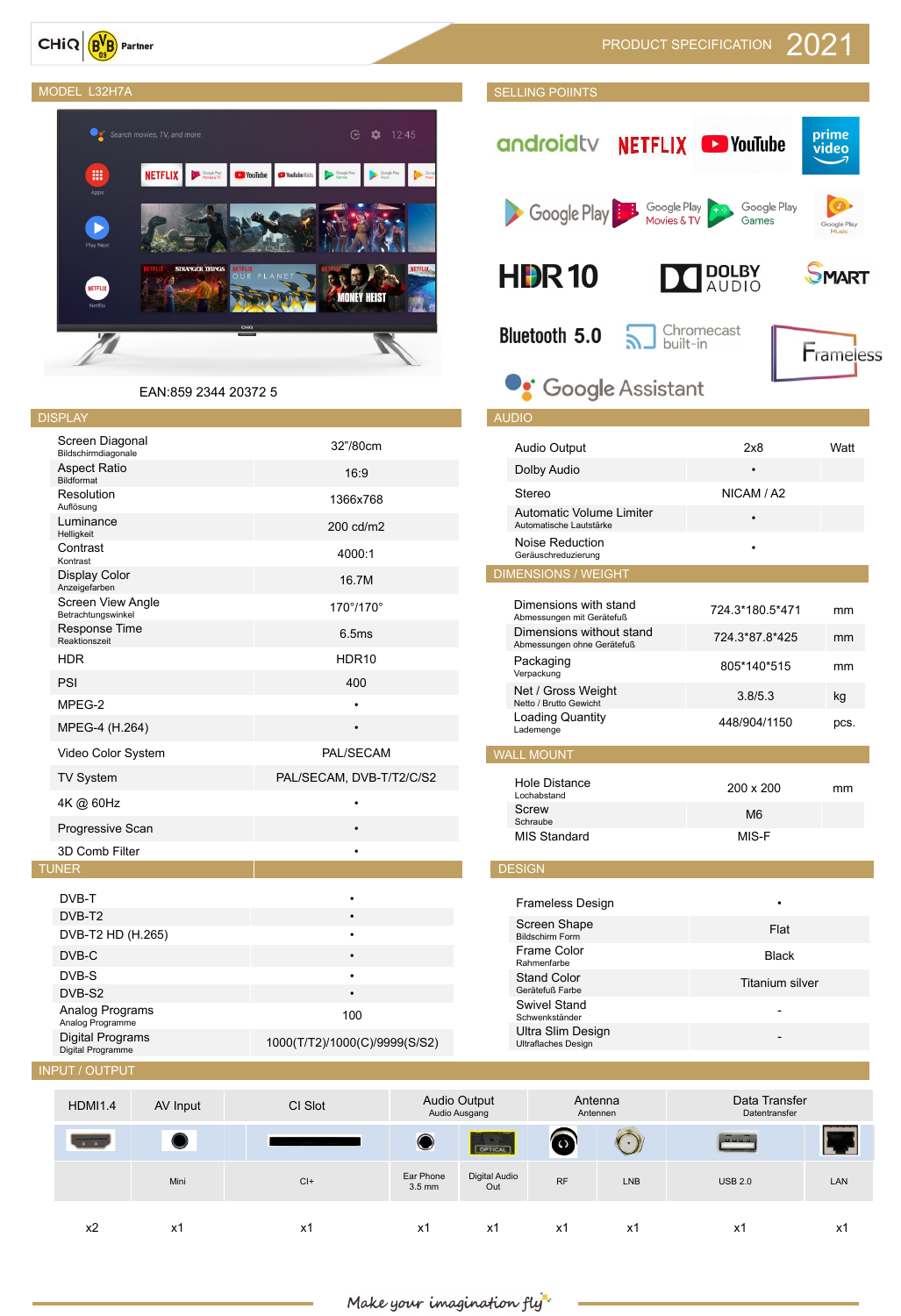

#### PRODUCT PHOTOS AND ACCORDING TO A REPORT OF THE RESERVE OF THE RESERVE OF THE RESERVE OF THE RESERVE OF THE RESERVE OF THE RESERVE OF THE RESERVE OF THE RESERVE OF THE RESERVE OF THE RESERVE OF THE RESERVE OF THE RESERVE O



#### FEATURES

#### CODEC

| Audio / Video | MPEG2、MPEG4、HEVC、MVC、VP9、<br>DOLBY, GAAC        |
|---------------|-------------------------------------------------|
| Image         | JPEG, PNG, BMP and other common image<br>format |

Amazon Prime Video •

#### Internet Browser •

| VP <sub>9</sub>  | $\bullet$ |
|------------------|-----------|
| <b>APP Store</b> | ٠         |
| <b>Bluetooth</b> | 5.0       |
| WIFI             | 2.4G/2T2R |



## 2019/2013

#### **CONTACT**

| CI+(CI Plus) / CA-System                                         |                                                     |
|------------------------------------------------------------------|-----------------------------------------------------|
| Auto & Manual Search<br>Automatischer / Manueller Suchlauf       |                                                     |
| <b>UHF &amp; VHF &amp; CATV</b>                                  |                                                     |
| <b>Favorite Channels</b><br>Favoritenliste                       |                                                     |
| <b>Hotel Mode</b><br><b>Hotel Modus</b>                          | <b>NO</b>                                           |
| <b>OSD Language</b><br>Menüsprachen                              | EN, FR, DE, IT, ES, PT,<br>CZ, RO, PL, NL, SK., etc |
| <b>Electronic Program Guide</b><br>Elektronischer Programm Guide |                                                     |
| <b>Parental Lock</b><br>Kindersicherung                          |                                                     |
| Sleep-Timer<br>Schlummerfunktion                                 | •(Standby function)                                 |
| <b>Auto Summer Time</b><br>Automatische Sommerzeit               |                                                     |
| <b>USB Media Player</b>                                          |                                                     |
| <b>USB Clone Function</b><br><b>USB Klonfunktion</b>             |                                                     |
| <b>Teletext</b>                                                  |                                                     |
| <b>SMART FUNCTION</b>                                            |                                                     |
| <b>Quad Core</b>                                                 |                                                     |
| <b>HbbTV</b>                                                     | 2.0                                                 |
| Google Assistant                                                 |                                                     |
| Google Play                                                      |                                                     |
| Google Music/Game                                                |                                                     |
| Chromecast/Airplay                                               |                                                     |
| Google Smart home                                                |                                                     |
| <b>NETFLIX</b>                                                   |                                                     |





#### ENERGY LABEL



32 kWh/1000h



#### **Youtube**

**Changhong Deutschland Germany, Austria, Switzerland**

Breitenbachstr. 10, D-13509 Berlin Phone: +49 (0)30 86 32 033 50/ Fax: +49 (0)30 86 32 033 51 E-Mail: [info@changhong.de](mailto:info@changhong.de) website: http://de.chiq.com **Changhong Europe Changhong Czech** 

Argentinská 38, 170 00 Praha 7, Czech Republic ;

Factory: Severní 2439, Nymburk 28802, Czech Republic

TEL: + 420 242 408 834 Fax: +420 220 580 735

E-Mail: info@changhong.eu website: http://cz.chiq.com

**Changhong France**  E-Mail: info@changhong.eu website: http://fr.chiq.com **Changhong Spain** E-Mail: info@changhong.eu website : http://es.chiq.com **Changhong Netherland and Belgium**<br>E-Mail: info@changhong.eu website : http://nl.chiq.com E-Mail: info@changhong.eu **Changhong Poland**  E-Mail: info@changhong.eu website : http://pl.chiq.com

Make your imagination fly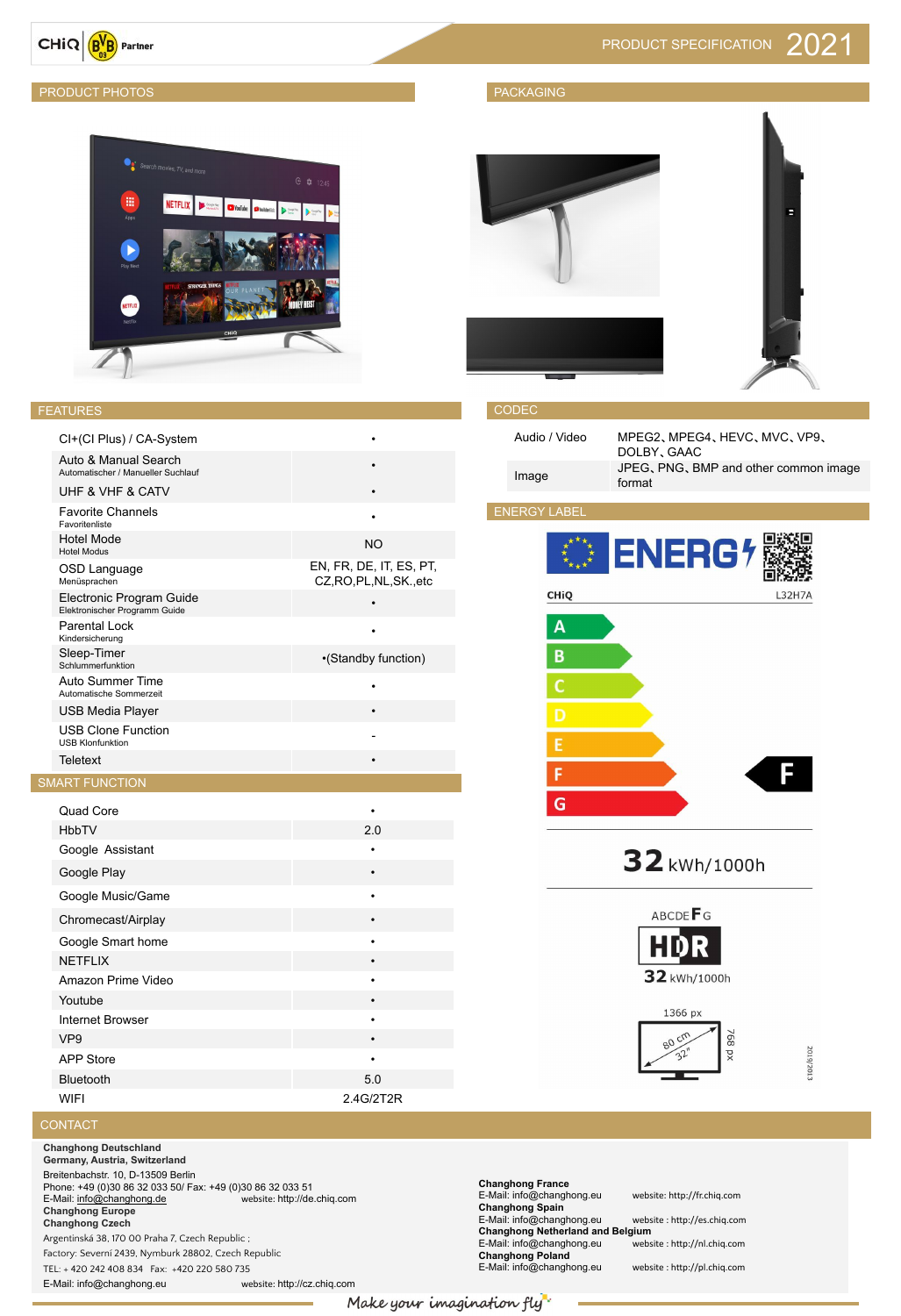

## **Product Information Sheet**

**COMMISSION DELEGATED REGULATION (EU) 2019/2013**

| No.             | Information                                                                               |                            | Value and precision | Unit          |  |  |  |
|-----------------|-------------------------------------------------------------------------------------------|----------------------------|---------------------|---------------|--|--|--|
| $\mathbf{1}$    | Trade mark                                                                                | <b>CHIQ</b>                |                     |               |  |  |  |
| $2^{\circ}$     | Model                                                                                     | <b>L32H7A</b>              |                     |               |  |  |  |
| 3               | Energy efficiency class for standard Dynamic Range(SDR)                                   | $\mathsf F$                |                     |               |  |  |  |
| 4               | On mode power demand for standard Dynamic Range(SDR)                                      | 32.0                       | W                   |               |  |  |  |
| 5 <sub>1</sub>  | Energy efficiency class (HDR)                                                             | F.                         |                     |               |  |  |  |
| 6               | On mode power demand in High Dynamic Range(HDR) mode                                      | 32.0                       | W                   |               |  |  |  |
| $7\overline{ }$ | Off mode, power demand                                                                    | n.a.                       | W                   |               |  |  |  |
| 8               | Standby mode, power demand                                                                |                            | 0.4                 | W             |  |  |  |
| 9               | Networked standby mode power demand                                                       |                            | 0.4                 | W             |  |  |  |
| 10              | Electronic display category                                                               |                            | Television          |               |  |  |  |
| 11              | Size ratio                                                                                |                            | 16:9                |               |  |  |  |
| 12              | Screen resolution (pixels)                                                                | 1366 x 768                 | pixels              |               |  |  |  |
| 13              | Screen diagonal                                                                           | 80.0                       | cm                  |               |  |  |  |
| 14              | Screen diagonal                                                                           | 32                         | inches              |               |  |  |  |
| 15              | Visible screen area                                                                       |                            | 2736.5              | $\text{cm}^2$ |  |  |  |
| 16              | Panel technology used                                                                     | LED                        |                     |               |  |  |  |
| 17              | Automatic Brightness Control (ABC)available                                               |                            | No                  |               |  |  |  |
| 18              | Voice recognition sensor available                                                        |                            | No                  |               |  |  |  |
| 19              | Room presence sensor available                                                            |                            | No                  |               |  |  |  |
| 20              | Image refresh frequency rate                                                              |                            | 60                  | Hz            |  |  |  |
| 21              | Minimum guaranteed availability of soft-ware and firmware updates (until)                 |                            | 1-30-2030           | date          |  |  |  |
| 22              | Minimum guaranteed availability of spare parts (until)                                    |                            | 1-30-2029           | date          |  |  |  |
| 23              | Minimum guaranteed product support(until)                                                 |                            | 1-30-2029           | date          |  |  |  |
| 24              | Power supply type:                                                                        |                            | Internal            |               |  |  |  |
|                 |                                                                                           | Standard name              |                     |               |  |  |  |
|                 | i External standardised power supply (included in the product box)                        | Input voltage              |                     | V             |  |  |  |
|                 |                                                                                           | Output voltage             |                     | V             |  |  |  |
|                 | ii External standardised<br>suitable power supply (if not<br>included in the product box) | Standard name              |                     |               |  |  |  |
|                 |                                                                                           | Required output voltage    |                     | V             |  |  |  |
|                 |                                                                                           | Required delivered current | Α                   |               |  |  |  |
|                 |                                                                                           | Required current frequency |                     | Hz            |  |  |  |